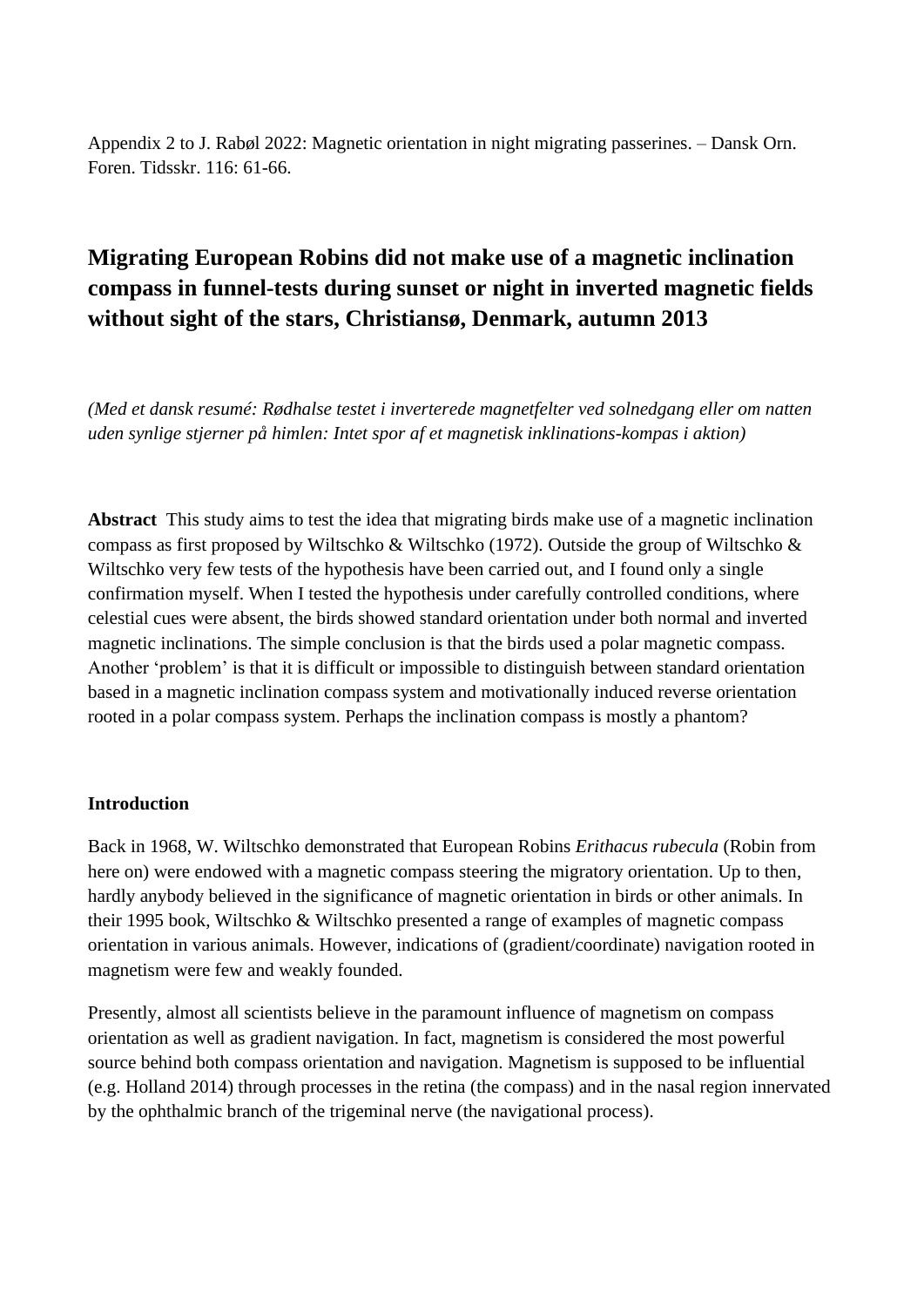Considering the magnetic compass, Wiltschko & Wiltschko (1972) published a very influential paper based on Frankfurt cage orientation experiments with Robins showing inversion of the magnetic inclination vector leading to reverse orientation. Furthermore, the (sample) orientation seemingly broke down in a horizontal magnetic field. Wiltschko & Wiltschko proposed that birds were endowed with what was designated an inclination compass, i.e. the polarity of the magnetic vector was not used as in case of the technical compass needle but (considering birds on the northern hemisphere) magnetic N was considered to be in the direction of the smallest intersection angle of the magnetic inclination vector. Such a scenario also explained the disorientation<sup>1</sup> claimed under condition of a horizontal magnetic inclination.

Over the years, Wiltschko & Wiltschko and co-workers published many papers presenting results compatible with the inclination compass hypothesis, which nowadays rank as a law-of-nature: birds are endowed with an inclination compass based in sensory processes in the retina. However, some other organisms are endowed with a polarity compass (e.g. Wiltschko & Wiltschko 1995).

Anyway, the question is – and always was – whether the interpretation of the results of Wiltschko  $\&$ Wiltschko (1972) was right/appropriate, or – perhaps more correctly expressed – could be more restricted and less general than supposed: is the reverse orientation following the shift to an inverted magnetic field rooted in 1) the sensory system or 2) motivationally steered and dependent on the experimental circumstances. The attention of Wiltschko & Wiltschko is solely on 1).

Rabøl *et al*. (2002) – in four independent investigations – were unable to demonstrate reverse orientation following inversion of the magnetic inclination. Not surprisingly, this inconvenient paper in a not top-rated journal with few exceptions is largely ignored in the literature on magnetic orientation. Other people (such as the Swedish orientation scientists) also had problems demonstrating reverse orientation following inversion of the magnetic field. Therefore, the third possibility 3) that the inclination compass based in sensory processes is a phantom has to be considered seriously; sometimes scientific phantoms exist persistently if promoted by strong leaders.

Since 2000 I carried out many orientation experiments with funnels where the focus was on compass dominance and compass calibration (e.g. Rabøl 2010). I was not considering the sensory mechanism of the magnetic compass but just supposed that such a compass was somewhere more or less dominating and/or calibrating. However, evidence for any kind of magnetic influence was weak or absent (Rabøl 2010, 2019). Therefore, the autumn of 2013 on Christiansø in the central Baltic was devoted to a thorough investigation of the very type of magnetic compass. The procedure was

<sup>&</sup>lt;sup>1</sup> As the sample concentration in these experiments with normal or inverted inclination was rather low (though statistically significant) it is not possible to distinguish between a) disorientation, b) bimodal standard/reverse orientation, or c) bimodal right-angle orientation in the sample tested in the horizontal magnetic field, so the interpretation of disorientation under this condition may be wrong.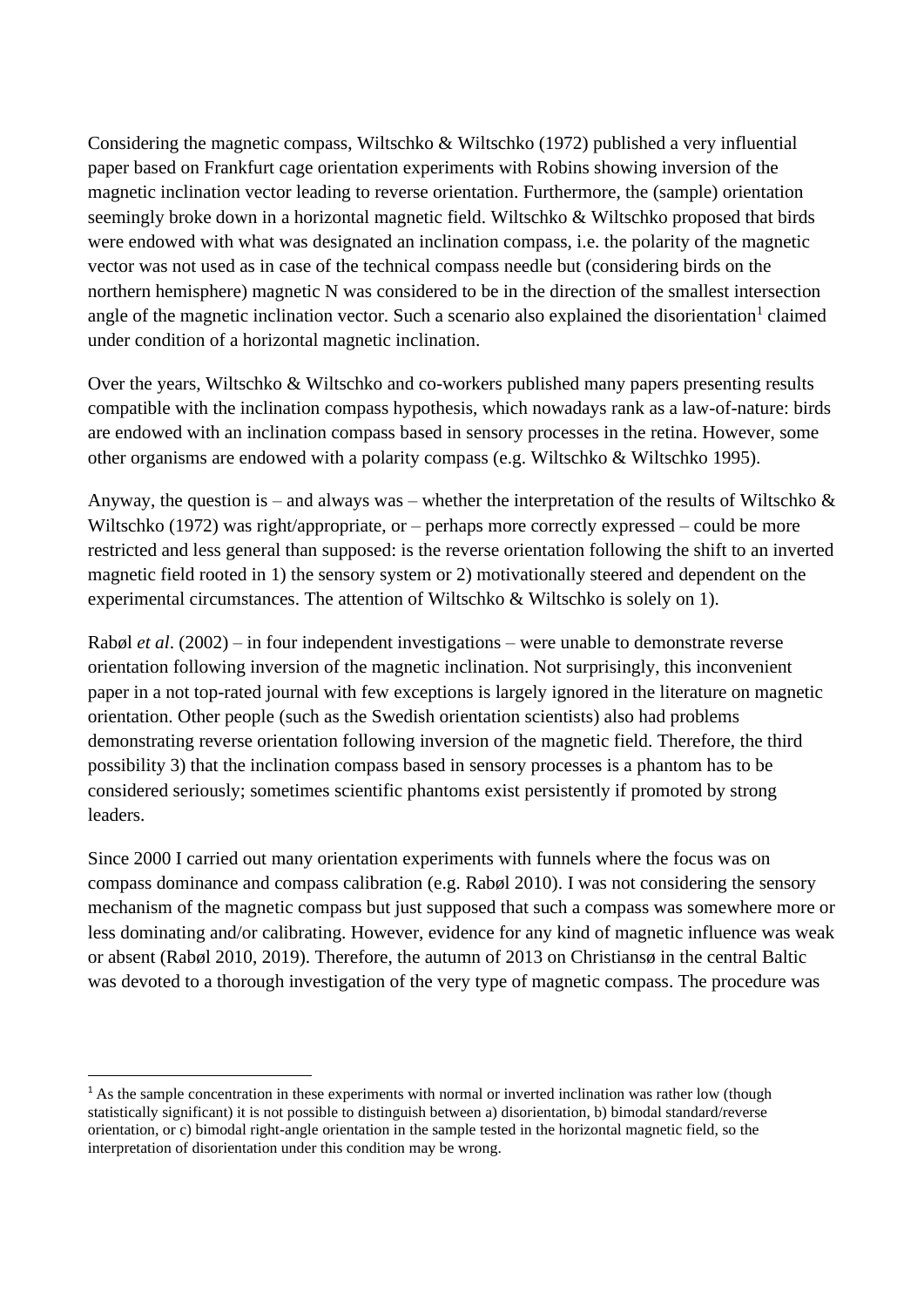testing in funnels under condition of 'overcast'<sup>2</sup>, i.e. no other (appreciated) migratory compass cues than magnetic were available: a control group tested in the normal magnetic field of Christiansø (inclination +70°, magnetic N (mN) = geographic N (gN), and an experimental group tested in an inverted magnetic field (inclination -70 $^{\circ}$ , mN (polar) = gN) should be compared. The question was whether reverse orientation could be demonstrated in the experimental group as the first and necessary step for an indication of a magnetic inclination compass in charge. Such an experiment could be considered as distrusting/provocative by the established magnetic society, but the meaning was not provocation but basic understanding. All too often basic experiments are not repeated for testing their claim of generality.

## **Material and methods**

Rabøl *et al*. (2002) and Rabøl (2010) described the magnetic coil fields used. In short, eight coil fields each consisting of two frames  $80 \times 80$  cm with 45 cm in between, were employed. The magnetic field produced could be set in the neighbourhood to 1) two times the strength of the vertical component of the inclination vector in Denmark, or 2)  $\sqrt{2}$  the strength of the horizontal component of the inclination vector in Denmark. 1) is intended for inverting the inclination vector of the combined field to 70º upwards (named -70º), whereas 2) is intended for shifting the direction of magnetic N in the combined magnetic field into geographic E or W maintaining the same intensity and numeric inclination (+70º) of the combined field and the local magnetic field. As seen below there were some irregularities from these intentions. The main reason was that I first after the initial sunset experiments realized that the intensity of my artificial magnetic fields could be turned significantly up or down.

The (predominantly) juvenile birds were caged two by two in conical plastic baskets (diameter 30 cm in the bottom, 40 cm in the top and a height of 40 cm). There was a free view almost down to the horizon in most directions (towards W in fact down to the horizon) through the lattice structure at the sides of the basket. The top was covered with a cloth net, and two wooden sticks were set across horizontally through the basket, one close to the ceiling in order to offer the bird a good view of the sky through the cloth net. The birds were tested singly in plastic funnels with a side slope of 45 and measuring 30 cm in upper diameter. The funnels were placed horizontally on wooden boards, and in the experimentals each funnel was placed in the central part of the coil system. The inner slope of the funnel was painted with a thin layer of chalk, where the hopping and fluttering bird left its feet marks (Fig. 1 in Rabøl 2022 Appendix 1). It is no longer possible to buy typewriter correction paper, but the modified method works just as well.

<sup>&</sup>lt;sup>2</sup> The designation 'overcast' means that the funnels were covered with translucent but not transparent plastic leaving no sight of the stars nor the surroundings including the frames of the artificial magnetic field and in all probability the polarized evening sunset sky.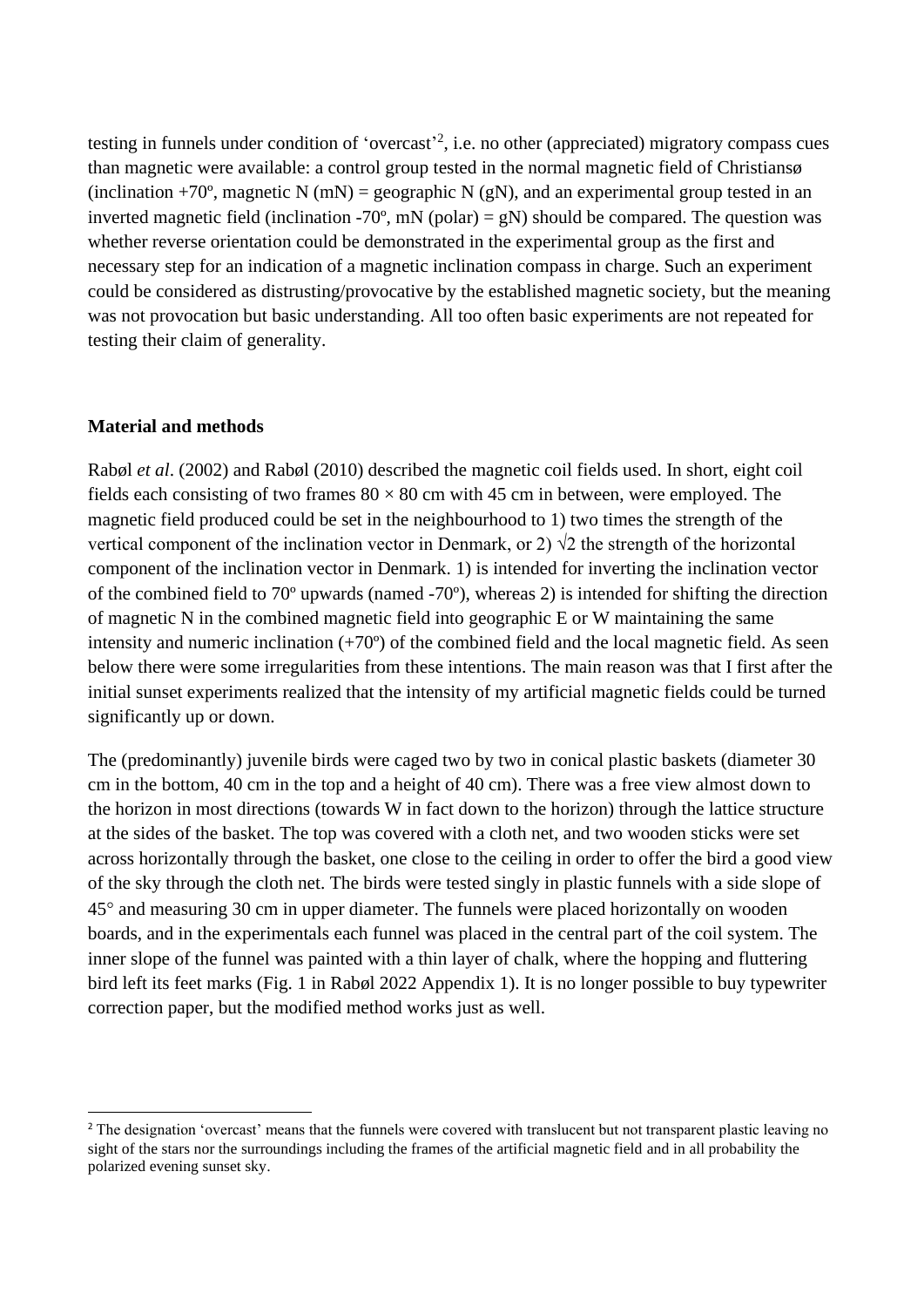The orientation and amount of activity of the individual birds were estimated as previously described by e.g. Rabøl (1979, 1993, 2010, 2022 Appendix 1).

During six sunset-experiments carried out 14 through 27 September 2013 the upward directed magnetic vector of the seven coil-fields was not always twice the length/strength of the downward directed vector of the local magnetic field, i.e. the inclination of the combined/resulting field was not always -70º but varied between -70º and -30º.

During the six night-experiments 25 September through 2 October 2013 we succeeded to calibrate the magnetic intensity in six out of seven coil fields in such a way that the inclination of the combined field turned into -70 $^{\circ}$ . In the last field the combined inclination was -60 $^{\circ}$ .

Several series of experiments were carried out, all with Robins only (95% 1Y birds), and all tested under 'overcast' conditions. The trapped birds were first caged in the garden of the Miller's House. They were trapped on the same or the preceding day as the experiment was carried out at sunset or night. The birds were caged in pairs in plastic baskets with an open lattice structure. The top of the baskets was covered with a wired cloth-net and during daytime also by a plywood plate for protection of sun, rain and Eurasian Sparrowhawks *Accipiter nisus*. The birds were transported to the funnels on the Bastion of the Queen just before the start of the experiment and immediately transferred into the funnels. However, the approximate direction towards the setting sun or the brighter sunset sky in all probability was apparent for the birds in the sunset experiments 14 through 21 September when tested in the funnels under condition of 'overcast'.

## **Results**

Fig. 1 shows a compilation of the sunset experiments.

The controls (right distribution) showed a very significant, unimodal response directed a little S of W clearly influenced by the setting sun (on the average a little N of W). Clearly, a standard direction towards SSW-SW has much less influence on the sample mean direction than a sunset taxis.

The experimentals (left distribution) showed a significant but much less clear WSW orientation apparently less influenced by the setting sun than the controls.

The difference between the two sample concentrations is significant  $(P < 0.01$ ; Batschelet 1981).

Fig. 2 shows a compilation of the night experiments. Both controls and experimentals show Sorientation, and perhaps unexpectedly the controls more orientations in the reverse sector (if influence of an inclination compass the majority of orientations in the experimentals should have been in the reverse sector).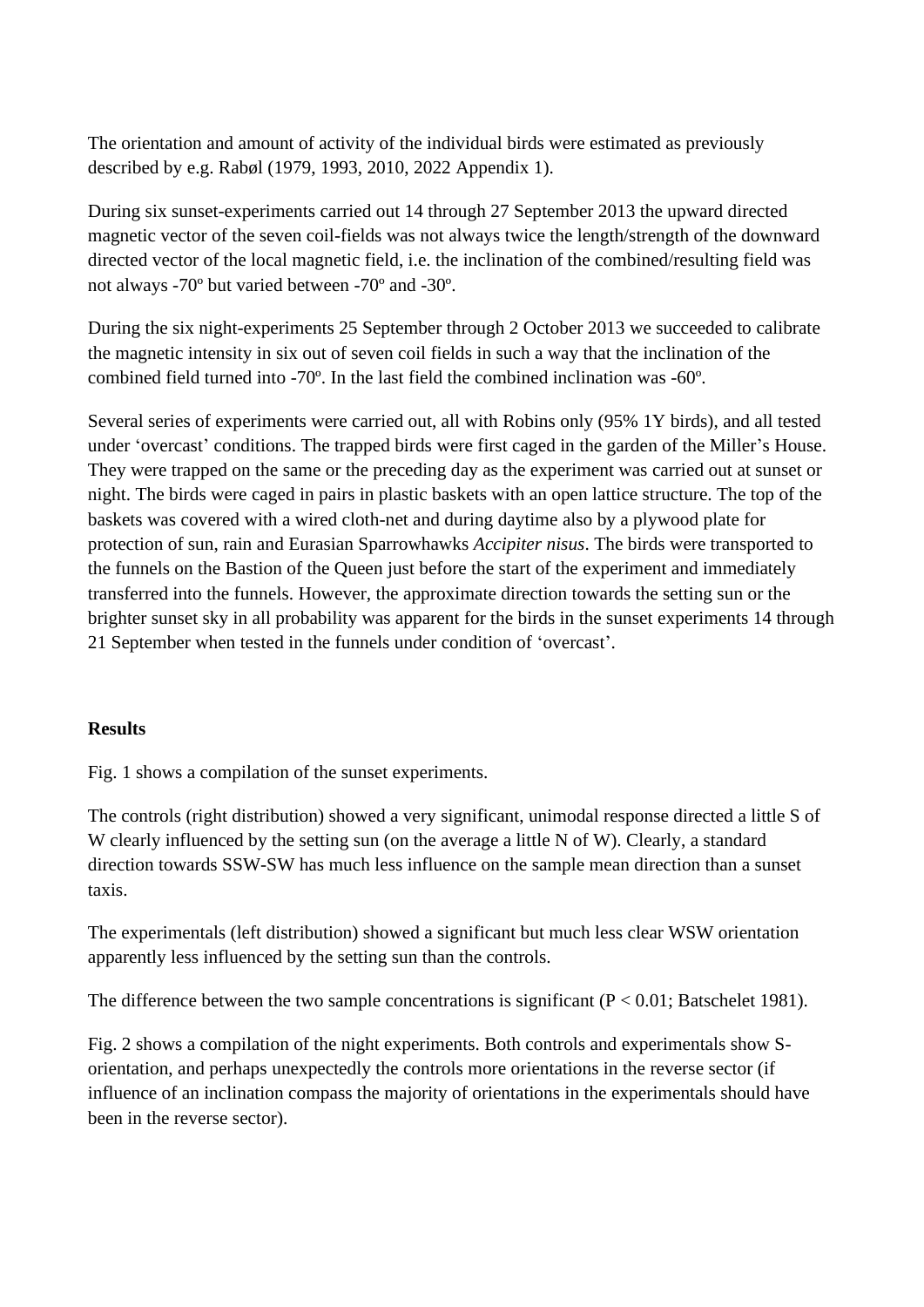

Fig. 1. Six sunset experiments 14 through 21 September 2013. The large dots refer to orientations on an individual activity level on at least "Small" (see Rabøl 2014). Black, dotted and white dots refer to high, medium and low concentrations. Small dots refer to orientations coupled to very small activities. Small stars to pairwise bimodal activities with about equal sized peaks. Large crosses to dominant peaks in a bimodal activity pattern. Both small dots and large stars are included in the calculation of the sample mean vector. The streak from the centre shows the sample mean vector; direction and concentration  $(r = 1.00$  corresponds to length of radius). The sample mean vector of the controls (right distribution) is 262° - 0.719 (N = 39, P < 0.001), and of the experimentals (left distribution) 252° - 0.306 (N = 35, P < 0.05). The latter distribution looks a little bimodal but doubling the angles leads to no increase in sample concentration  $(249^{\circ}/(69^{\circ}) - 0.218, N = 39)$ .

*Resultaterne af seks solnedgangs-forsøg. Til højre ses kontrollerne testet i det normale, uforstyrrede magnetfelt. Fuglene er meget signifikant orienterede mod WSW-W og under klar indflydelse af en solnedgangs-taxi lidt N for W. Til venstre ses forsøgs-fuglene, der var udsat for et inverteret magnetfelt (hvor den lodrette komponent i hældningen peger opad). Orienteringen er i WSW og mindre påvirket af solnedgangen. Der er også mere spredning på, så det inverterede magnetfelt påvirker diffust, men resulterer slet ikke i omvendt orientering som forventet ud fra inklinationskompas-hypotesen.*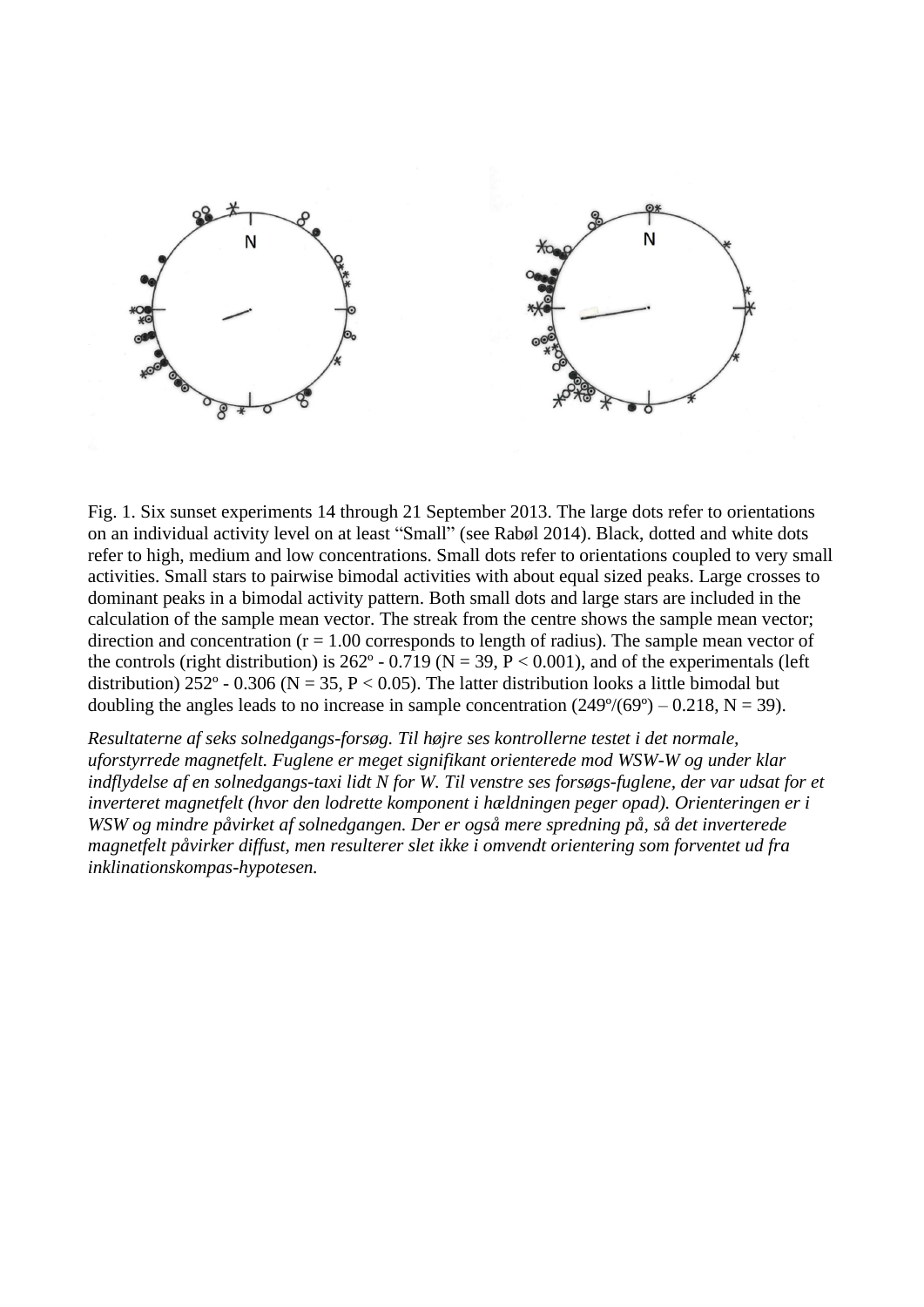

Fig. 2. Night experiments 25 September through 2 October 2013. The left figure shows the experimentals tested in inverted magnetic fields. The sample mean vector is  $192^{\circ}$  - 0.626 (N = 23, P)  $< 0.001$ ). The right figure shows the controls. The sample mean vector is 175° - 0.407 (N = 38, P  $<$ 0.01). According to the Mardia-Watson-Wheeler test there is no difference between the two samples  $(0.50 < P < 0.70)$ .

*Natforsøg. Fugle testet i inverterede magnetfelter (venstre figur) og kontrollerne (højre figur). Begge grupper viser signifikant sydlig orientering, og der er intet, der tyder på brugen af et inklinationskompas (faktisk tværtom; kontrollerne har forholdsvis flest mod nord).*

#### **Discussion**

#### *In general*

The question is whether it is a proven fact that migrating birds make use of a magnetic inclination compass, or whether it is a phantom among people belonging to the group of W. and R. Wiltschko. Outside that group are presented very few confirmations of the hypothesis, which at present ranks close to a law-of-nature. In such a situation it is a legal and logical requirement to re-test the hypothesis.

This is not the same as claiming that something is wrong about the inclination compass, nor with Wiltschko & Wiltschko. Different people and groups treat their birds differently, and this may in principle be at least part of the reason for the discrepancies. As an example, Wiltschko & Wiltschko (2017) mentioned homing pigeons *Columba livia* from different lofts raised and trained differently were clearly influenced differently in their orientation in reference to olfaction.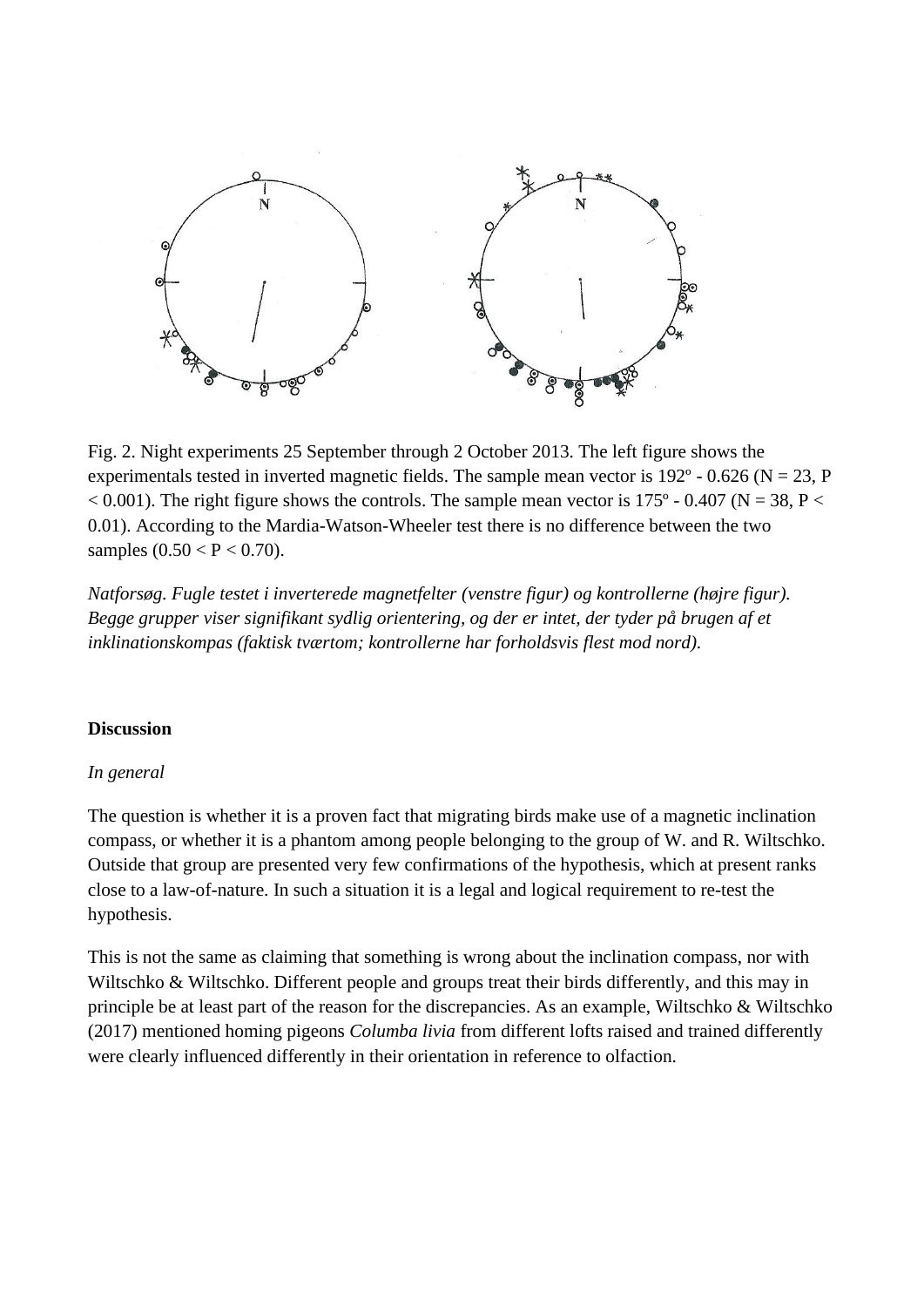## *Specifics concerning Christiansø, autumn 2013*

The Robins were mostly significantly oriented in about the standard direction and there were no consistent signs of reverse orientation in the inverted magnetic fields, i.e. the results are not indicative of a magnetic inclination compass in action.

The results are compatible with a) the outcome of a magnetic polarity compass, or b) steering by an un-appreciated (migratory) compass (not celestial, i.e. not rooted in the sun or stars), or c) it could be considered as a taxis towards 'something' such as a light pattern, the coil frames, or (the noise from) a bird in another funnel too close (Rabøl 2019). Obviously, c) is a good – partial – explanation in case of the influence of the sunset (Fig. 1). In the night experiments (Fig. 2) c) is non-existent (the funnels were not close to each other; there was no asymmetric light-pattern, and the birds could not see the frame nor the stars. Here, a) seems to be the only probable and reasonable explanation.

Clearly, a) could be further elucidated comparing the orientation in two experimental groups where magnetic N is deflected towards geographic E or geographic W, respectively. In both, the combined magnetic inclination vector should be directed 70º downwards and the total intensity should be as in Denmark. In fact, I already made a lot of such experiments, apparently without influence/steering of a magnetic compass but almost all were under a contemporary clear starry sky, i.e. the orientation was perhaps steered/dominated by a stellar compass (Rabøl 2010). However, sometimes when the birds were kept for days and nights in cages within deflected magnetic fields and then were transferred to funnels and tested within the deflected fields, the magnetic compass took partly over and dominated the stellar compass, but then reverse orientation appeared in reference to magnetic N.

#### *Specifics concerning Rabøl* et al. *(2002)*

This important contribution received very little attention probably because it brought confusion on the scene. The initial question was whether migrant birds are endowed with a magnetic inclination compass, and whether such a compass should be considered as only a first choice, i.e. the magnetic compass in use following soon after the transfer from the cage in the normal magnetic field to the funnel/cage in an inverted magnetic field. This has been the standard procedure in almost all experiments such as those carried out by Wiltschko & Wiltschko. The intriguing question is whether the magnetic compass in use continues to be an inclination compass after several days and nights caged in an inverted field, or whether a polarity compass in such a situation takes over. Here we shall only consider the European Pied Flycatcher *Ficedula hypoleuca* experiments, which were especially designed for that purpose.

In these indoor experiments from autumn 1992 the birds were trapped as migrants on Christiansø and transported to Strødam N of Copenhagen. 16 birds were first kept and tested for six nights (10 birds) or four nights (6 birds) in the natural magnetic field, and then for four nights in the inverted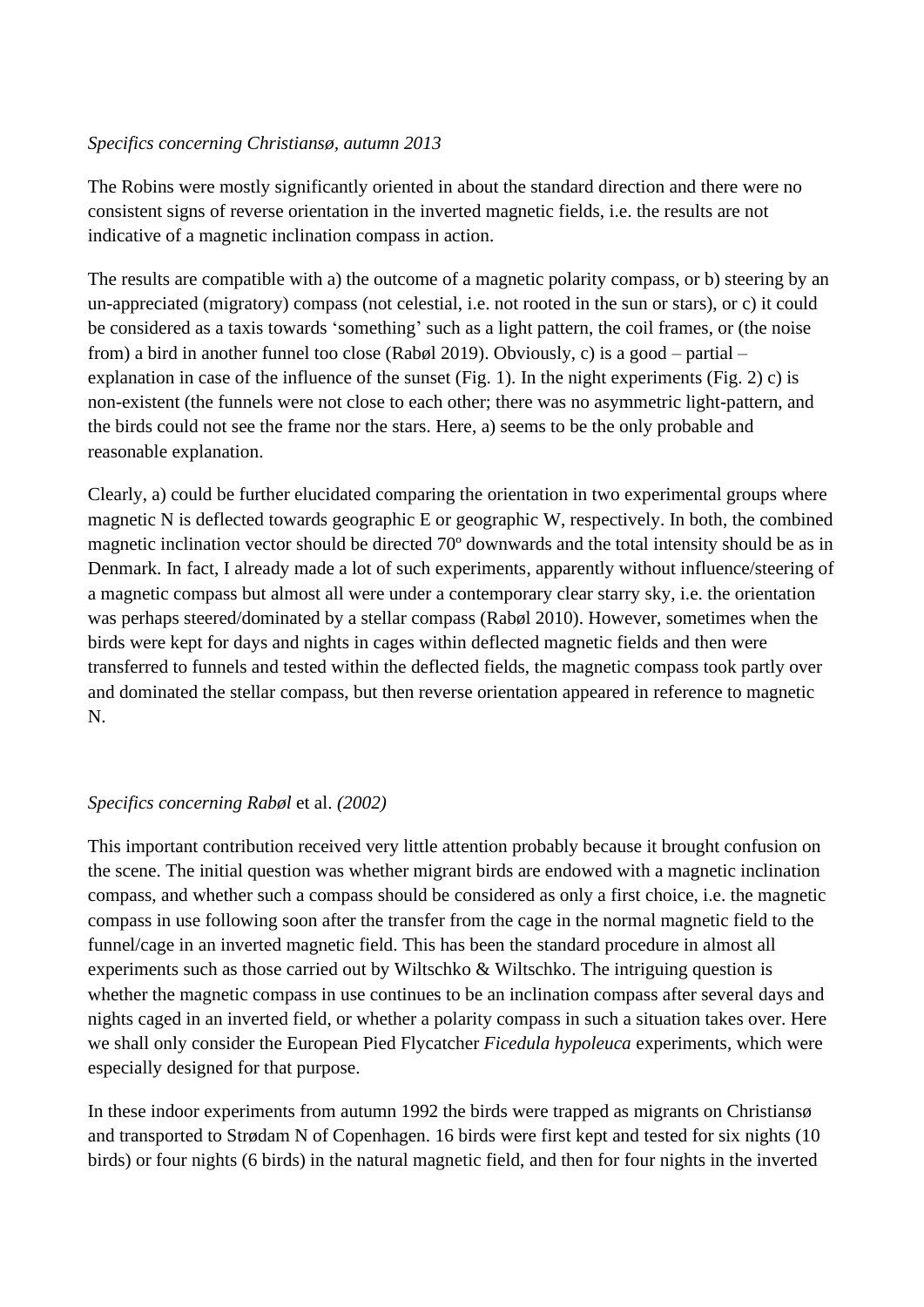magnetic field. The first test in the inverted field (night 0) was immediately following the transfer from the natural magnetic field. The next tests in the inverted field were on following nights 1, 3 and 5. The expectation was reverse orientation (following use of a magnetic inclination compass) on at least night 0, and then perhaps also on nights 1, 3 and 5. However, there was no such development. Therefore, I just combined all orientations in two samples: controls in the natural magnetic field, and experimentals in the inverted magnetic field. The sample mean vector of the controls was 100 $^{\circ}$  - 0.254 (N = 84, P < 0.01), and of the experimentals 115 $^{\circ}$  - 0.485 (N = 64, P < 0.001). The corresponding grand mean vectors were  $107^{\circ}$  - 0.380 (N = 16) and 118° - 0.645 (N = 16,  $P < 0.001$ ). Clearly there was no significant difference in mean directions which, however, were surprising easterly (standard direction about SSW). Surprisingly, the sample concentration was much smaller in the controls: 32 directions out of 84 are situated in the reverse half of the circle in reference to the mean direction. The same figure is 10 out of 64 in the experimentals. The difference is significant (chi-square test,  $P < 0.01$ ). This is the opposite trend of the expected if an inclination compass had been prevailing in some of the birds. In conclusion, no influence of a magnetic inclination compass was found, whereas the results are in accordance with orientation in reference to a magnetic polar compass.

#### *Homing pigeons*

The question is whether homing pigeons are endowed with a magnetic compass of the inclination type. Wiltschko & Wiltschko (1995) write about the often cited, but much less understood, magnetic coil experiment performed by Wallcott & Green (1974): "When magnetic north of the induced field pointed upwards, so that the resultant field roughly corresponded to an inversion of the vertical component, the test birds showed a tendency to fly away from home […]. These findings suggest that the magnetic compass of pigeons, too, is an inclination compass." Probably, the designations NUP and SUP (North up, and South up) and drawings of pigeons sitting with heads held high up led Wiltschko & Wiltschko and other people erroneously to believe that magnetic N of the coil field also in the bird on the wings was directed vertically up- or downwards, and that the inclination of the combined field in the NUP-condition was negative. However, as pointed out by Rabøl (1988) – unfortunately in Danish – this was not so. The coil field of the pigeon on the wings forms an angle to the horizontal on about 30 $^{\circ}$ , and according to the specifications of Wallcott & Green the inclination of the combined field in both the NUP- and SUP-condition will be positive, and therefore if pigeons have an inclination compass, it is of a different type than the one hypothesized for passerine birds: both when flying due N and S, a 'classic' inclination compass tells the pigeons that they are flying N. When flying E or W, the inclination is also directed downwards (i.e. positive) with a strong northerly component. So, the pigeons are apparently not endowed with a 'classic' inclination compass.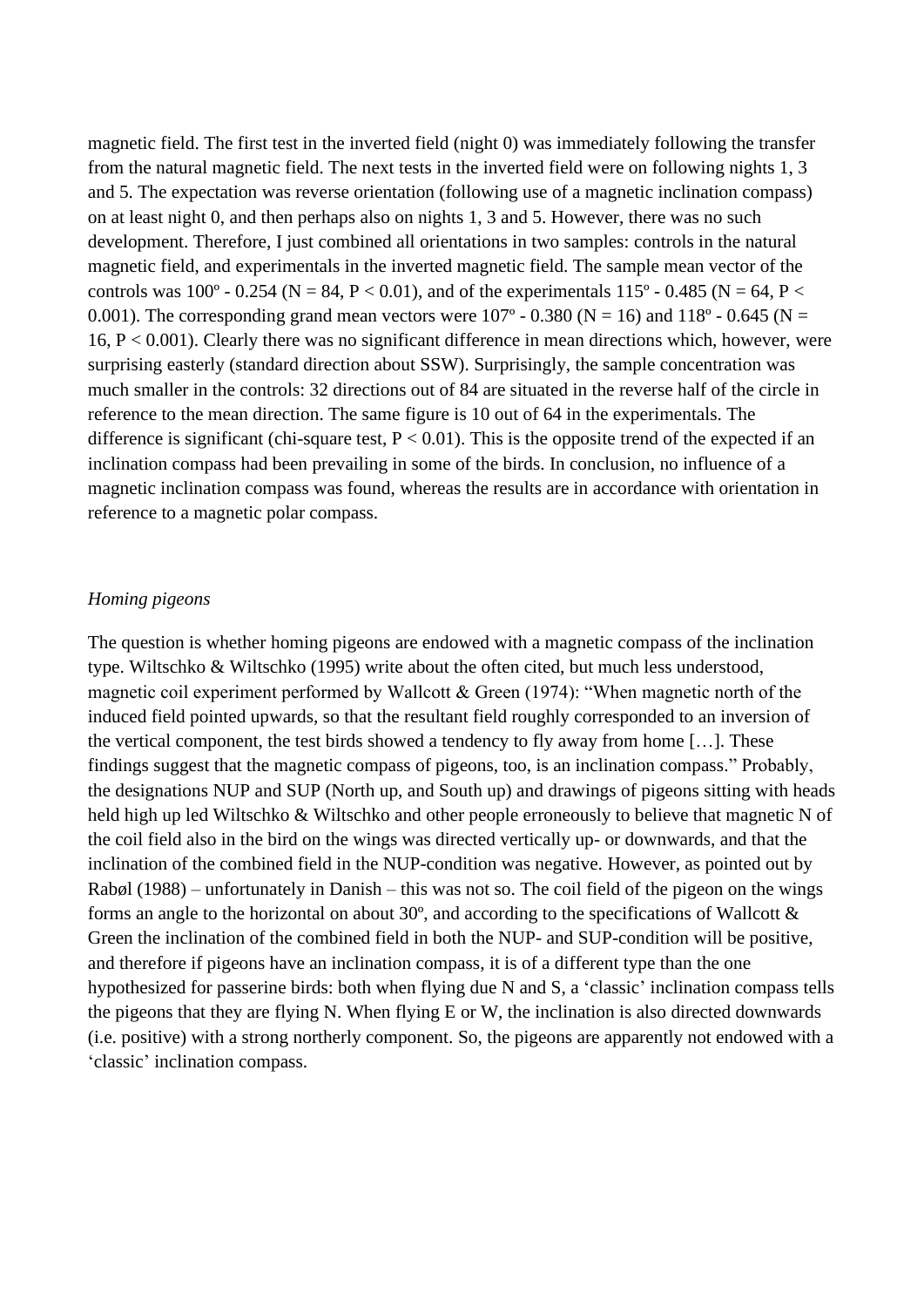## *Simulated equator-crossings*

Wiltschko & Wiltschko (1992) considered two groups of Garden Warblers *Sylvia borin* tested in the magnetic field of Germany (0.46 G, +66º of inclination). The orientation of both groups was about S in August/September. Then on 1 October one of the groups, the experimentals were placed in a horizontal magnetic field (0.46 G, 0<sup>o</sup> inclination) for two days and nights. The two groups were tested again in October/November in the unchanged magnetic field of Germany (0.46 G, +66º inclination). The control group still oriented about S. However, the experimentals now oriented about N, i.e. reversed their orientation about 180º.

What then follows are two one-sided interpretations by Wiltschko & Wiltschko: a) the treatment of the experimentals is perceived by the birds as a signal of an equator crossing; b) the compass reference in operation must be an inclination compass which following the 'equator crossing' is adjusted to turn the orientation 180º for the birds to continue about S heading for the African wintering ground well south of the equator.

Now, reverse orientation is a common reaction following various treatments or circumstances, and though Wiltschko & Wiltschko of course may be right in their interpretation, they should have considered the possibility of reverse orientation, too, as the result of a motivational shift due to 'discomfort' or confusion with the treatment (the horizontal magnetic field applied for two days and nights was much stronger than the natural magnetic field at the equator). Surely in order to elucidate whether the reverse orientation is motivationally conditioned we need more experiments with more species (also species, such as the Robin, that do not ordinarily cross the magnetic equator) and other kinds of magnetic treatments such as e.g. two days and nights placement in a vertical field. The interpretation of Wiltschko & Wiltschko also rests on the repeated performances of only four birds in particular, and this seems too small a sample size for a broad generalization. In conclusion, the claim of a magnetic inclination compass in action in Wiltschko & Wiltschko (1992) is weakly founded.

Beason (1986) reported on orientation-experiments with Bobolinks *Dolichonyx oryzivorus* clearly indicative of use of a polar magnetic compass. However, these experiments were soon forgotten by both Beason and Wiltschko & Wiltschko. Instead, Beason (1992) followed Wiltschko & Wiltschko (1992) in their interpretation of a magnetic inclination compass in work in a simulated equatorcrossing experiment.

Beason (1992) tested a group of Bobolinks over nine nights where the inclination changed gradually from +67.5º over horizontal inclination to -67.5º. The orientation remained southerly on all nights. The interpretation of Beason of the unchanged orientation rests on the assumption that the single night of horizontal inclination was a signal that magnetic equator was crossed and from then on, orientation established with an inclination compass as the reference should reverse 180º (the unchanged and not bimodal orientation on the night of horizontal inclination is explained as delayed and maintained in relation to the stationary 'stellar sky' of the planetarium in which the birds were tested). One may wonder why Beason (1992) never discussed the simplest explanation: the compass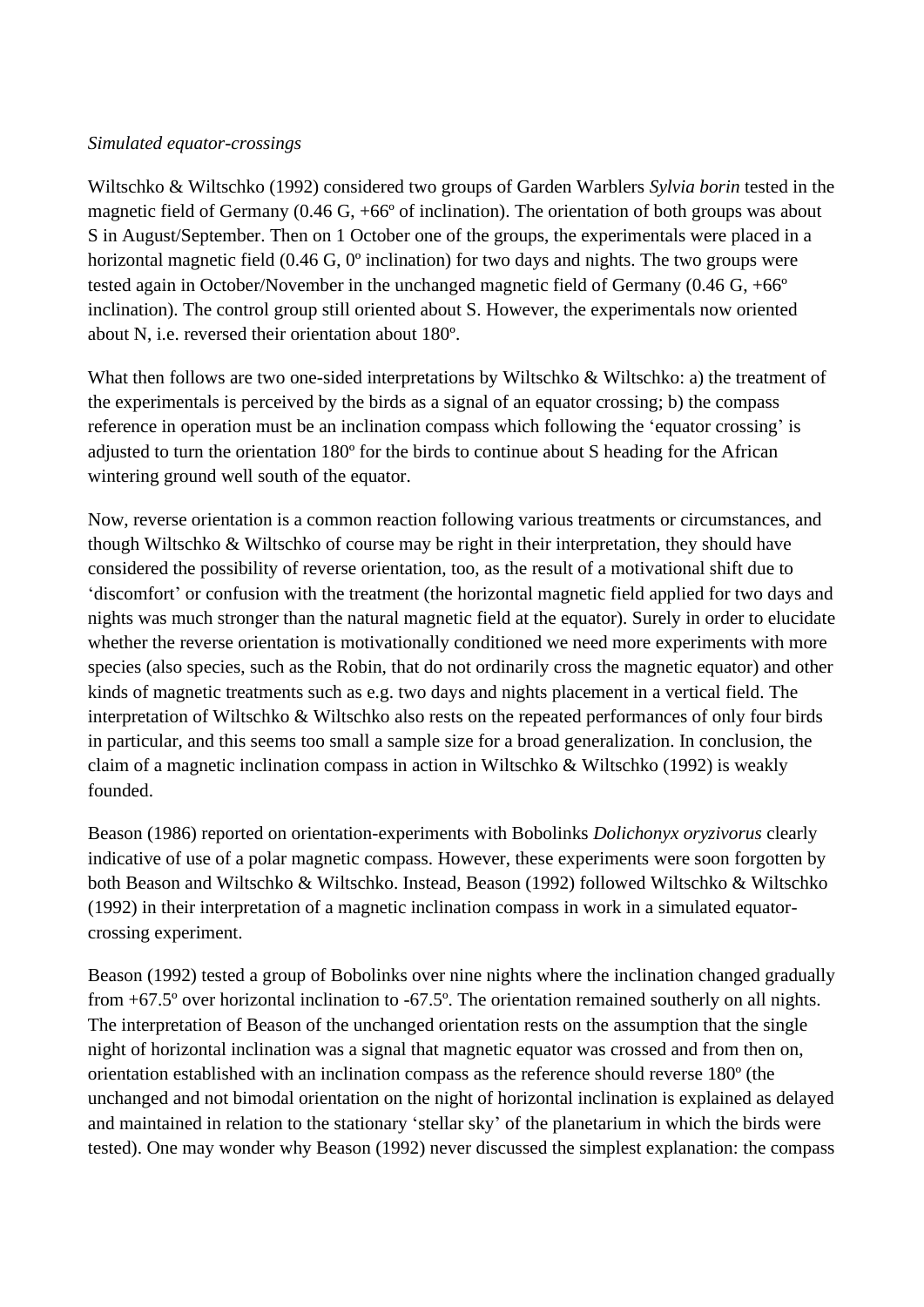in operation was a polarity compass. Apparently, his trust in an inclination compass was so strong that it could not be doubted.

#### *Wiltschko & Wiltschko on the move?*

Wiltschko & Wiltschko (1995) do not consider the possibility of the presence of both types of magnetic compasses in migrant birds: without exceptions, the magnetic compass in birds is of the inclination type. However, after many years of stagnation Wiltschko & Wiltschko allowed themselves in cautious ways to be more spacious – or did they really change?

According to the summary in Wiltschko *et al*. (2011): "The avian magnetic compass is an inclination compass that appears to be based on radical pair processes. It requires light from the short-wavelength range of the spectrum up to 565 nm green light; under longer wavelengths, birds are disoriented. When pre-exposed to longer wavelengths for 1 h, however, they show oriented behaviour. This orientation was analysed under 582 nm yellow light and 645 nm red light in the present study: while the birds in spring prefer northerly directions, they do not show southerly tendencies in autumn. Inversion of the vertical component does not have an effect whereas reversal of the horizontal component leads to a corresponding shift, indicating that a polar response to the magnetic field is involved. Oscillating magnetic fields in the MHz range do not affect the behaviour but anaesthesia of the upper beak causes disorientation. This indicates that the magnetic information is no longer provided by the radical pair mechanism in the eye but by the magnetite-based receptors in the skin of the beak. Exposure to long-wavelength light thus does not expand the spectral range in which the magnetic compass operates but instead causes a different mechanism to take over and control orientation." This is an interesting paper which possibly means that Wiltschko & Wiltschko – as rather usual – were too early out with their generalizations extending these into laws of nature. There is no reference to Rabøl *et al*. (2002) where a magnetic inclination compass could not be demonstrated. Clearly, the results of the 2011 paper are a bomb under their repeated claim that the magnetic compass is of the inclination type. However, the claim is happily saved at least for a while by another claim that not all kind of oriented responses should be considered as migratory compass orientations.

According to the introduction of Wiltschko *et al*. (2011): "The avian compass is an inclination compass: the birds do not use the polarity of the magnetic field […] This inclination compass could be demonstrated "only under light from the short-wavelength end of the spectrum, from below 370 nm ultraviolet to about 567 nm green light […]. From 580 nm yellow light onward, birds were no longer oriented [...]. Interesting, when migratory birds had been pre-exposed to red light for 1 h prior to testing, they were oriented also under red light – the exposure to red light seemed to have conferred the ability to detect magnetic directions under longer wavelengths […]." Wiltschko & Wiltschko refer to so called 'fixed direction responses' which are "a second type of directional response to the magnetic field [which] has been observed under extreme light conditions, such as bright monochromatic light, bichromatic lights combining short-wavelength and yellow light or in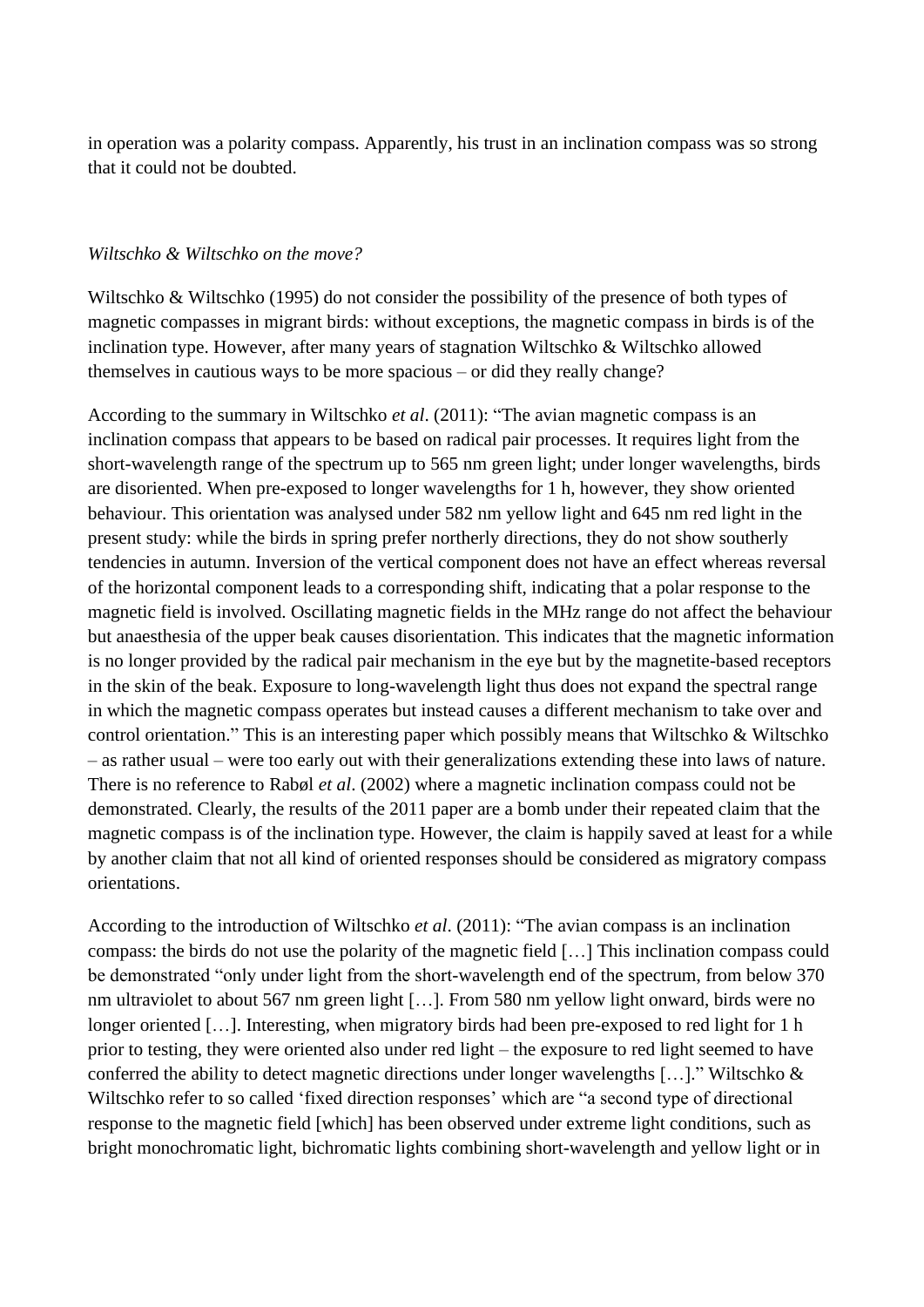total darkness." "They differ from normal migratory orientation, being fixed in the sense that they do not show the seasonal change between spring and autumn" … "they are indeed fundamentally different from normal compass: they are polar responses to the magnetic field."

Wiltschko & Wiltschko end up with a kind of proposal that the upper beak magnetite polarity-based receptors are an old compass mechanism which now is taken over by an eye-based inclination compass ("Some authors like, e.g. Kirschvink and colleages, propose that they also provide the directional information for the avian magnetic compass."). Apparently, they still believe in magnetite based gradient navigation mediated from the upper beak region. Their conclusion is "The magnetite-based receptors thus do not seem to be involved in the magnetic compass; they normally provide information on the magnetic intensity, and only under very unusual light conditions not occurring in nature, do they appear to make birds head into specific directions."

The paper by Wiltschko *et al*. (2003) is about the orientation in high-intensity lights. Apparently, the birds (Silvereyes *Zosterops lateralis*) oriented WNW in both the normal and in the inverted magnetic field, i.e. an inclination compass was not in charge. Wiltcshko & Wiltschko (2002) is a pre-runner showing change to W/(E) orientation under sixfold increased intensities.

Apparently, we know less about the nature and complexity of the magnetic compass in birds than formerly claimed by Wiltschko & Wiltschko.

## *Other investigations of the type of magnetic compass*

Swedish investigators such as S. Åkesson, R. Muheim and R. Sandberg carried out several experiments in deflected or vertical magnetic fields, but according to Åkesson (in litt.) none in inverted magnetic fields.

The group of H. Mouritsen in Oldenburg apparently only published a single experiment (Engels *et al.* 2012) supporting the hypothesis of the magnetic compass being of the inclination type. Fig. 3B in that publication shows reverse orientation under condition of an inversion of the magnetic field in Robin, autumn. The sample mean vector was  $37^{\circ}$  - 0.55 (N = 22, P < 0.001). Anyway, the distribution looks a little bimodal and doubling the angles – on the base of measuring angles on the figure – lead to  $21\degree/(201\degree)$  – 0.39 (N = 22, P < 0.05). Mouritsen does not belong to the tribe of Wiltschko & Wiltschko. Therefore, this finding of Engels *et al*. could be considered an independent and important confirmation of the presence/action of an inclination compass. However, a single swallow makes no summer. Therefore, it would be interesting to know whether Mouritsen and his team have further results confirming the inclination compass hypothesis. Schwarze *et al*. (2016) found random orientation at 0º inclination, whereas normal orientation was found down to 5º inclination. Certainly, this result is indicative of the action of a magnetic inclination compass and not a polar compass. Anyway, the birds of Schwarze *et al*. (Eurasian Blackcaps *Sylvia atricapilla*) were long-time caged birds and perhaps a magnetic compass of the inclination type better show off in such birds deprived of other stimuli for a long time.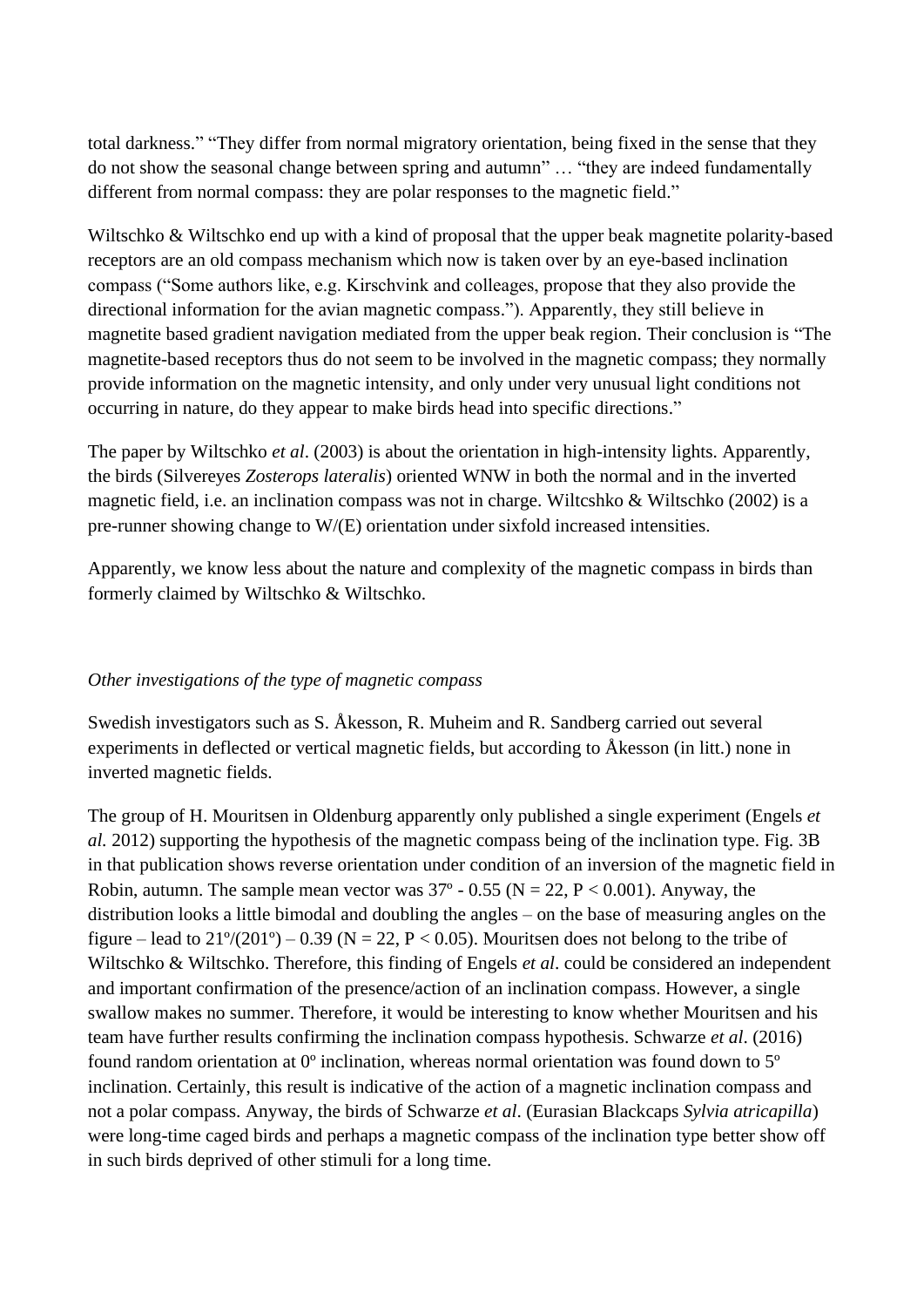According to D. Kishkinev (in litt.) the Russians never tested the inclination compass hypothesis.

In conclusion, no one seems to doubt the presence of a magnetic inclination compass or do not consider testing its presence rewarding for their scientific impact or carrier. However, as obvious from above we need a lot of follow-up testing.

## **Resumé**

# **Rødhalse testet i inverterede magnetfelter ved solnedgang eller om natten uden synlige stjerner på himlen: Intet spor af et magnetisk inklinations-kompas i aktion**

Siden 1972 har det været god latin at opfatte fuglenes magnetiske kompas som værende af inklinationstypen. På vore breddegrader går de magnetiske kraftlinjer skråt ned i jorden, i Danmark således i en ret stejl vinkel på 70º (benævnt hældningen eller inklinationen og angivet som +70º). Inklinationen kan opløses i en vandret og en lodret vektorkomponent. En kompasnål følger den vandrette komponent. Den lodrette komponent er ca. 2,.75 gange kraftigere end den vandrette (svarende til tangens 70º). Kompasnålen er et polært kompas, der peger mod magnetisk N. Nogle dyr – men altså ikke fugle (siger man, med henvisning til det toneangivende par W. og R. Wiltschko) – har et polært kompas. Fugle har et inklinationskompas, der bestemmer retningen mod magnetisk N ud fra hældningen af de magnetiske kraftlinjer. I Danmark er denne vinkel som nævnt 70º, når man vender sig mod magnetisk N, medens den er (180º – 70º) = 110º i retningen mod magnetisk S. Den vandrette komponent af inklinationen peger stadig mod magnetisk N som angivet af et polært kompas, men den mindste vinkel mellem inklinationen og magnetisk S findes nu i retningen mod magnetisk S. Trækfugle udstyret med et inklinations-kompas opfatter derfor magnetisk S som magnetisk N og vender deres orientering 180º. Det fandt Wiltschko & Wiltschko ud af i 1972 ved at teste Rødhalse i et magnetfelt med en opadstigende inklination (et såkaldt inverteret felt) svarende til, hvordan det ser ud på den sydlige magnetiske halvkugle. Siden har de og deres studenter og samarbejdspartnere lavet masser of orienteringsforsøg, hvor resultaterne falder ud som styret af et inklinationskompas. Forskere udenfor gruppen såsom mig selv har sjældent eller aldrig fået resultater, der tyder på, at magnetkompasset hos fugle er af inklinationstypen. Men det er der ikke nødvendigvis noget fordækt i. Forskere kan ofte ikke gentage udfaldet af andre forskeres forsøg. Fugle (og forskere) er komplicerede væsener og behandling, udstyr og testprocedurer er altid mere eller mindre forskellige.

W. & R. Wiltschko opfatter inklinations-kompasset som sansebaseret. Det er resultatet af processer i øjets nethinde (retinaen). Men man kunne også forklare den omvendte orientering i det inverterede magnetfelt med, at reaktionen er motivationsbetinget: Fuglen er i virkeligheden udstyret med et polært magnetkompas, men hvis fuglen anbringes i et inverteret felt udløses omvendt orientering, der (som de fleste fuglekikkere ved) i andre sammenhænge er et ret almindeligt fænomen fx blandt trækkende Sanglærker *Alauda arvensis* om foråret i SV-vinde op ad formiddagen efter et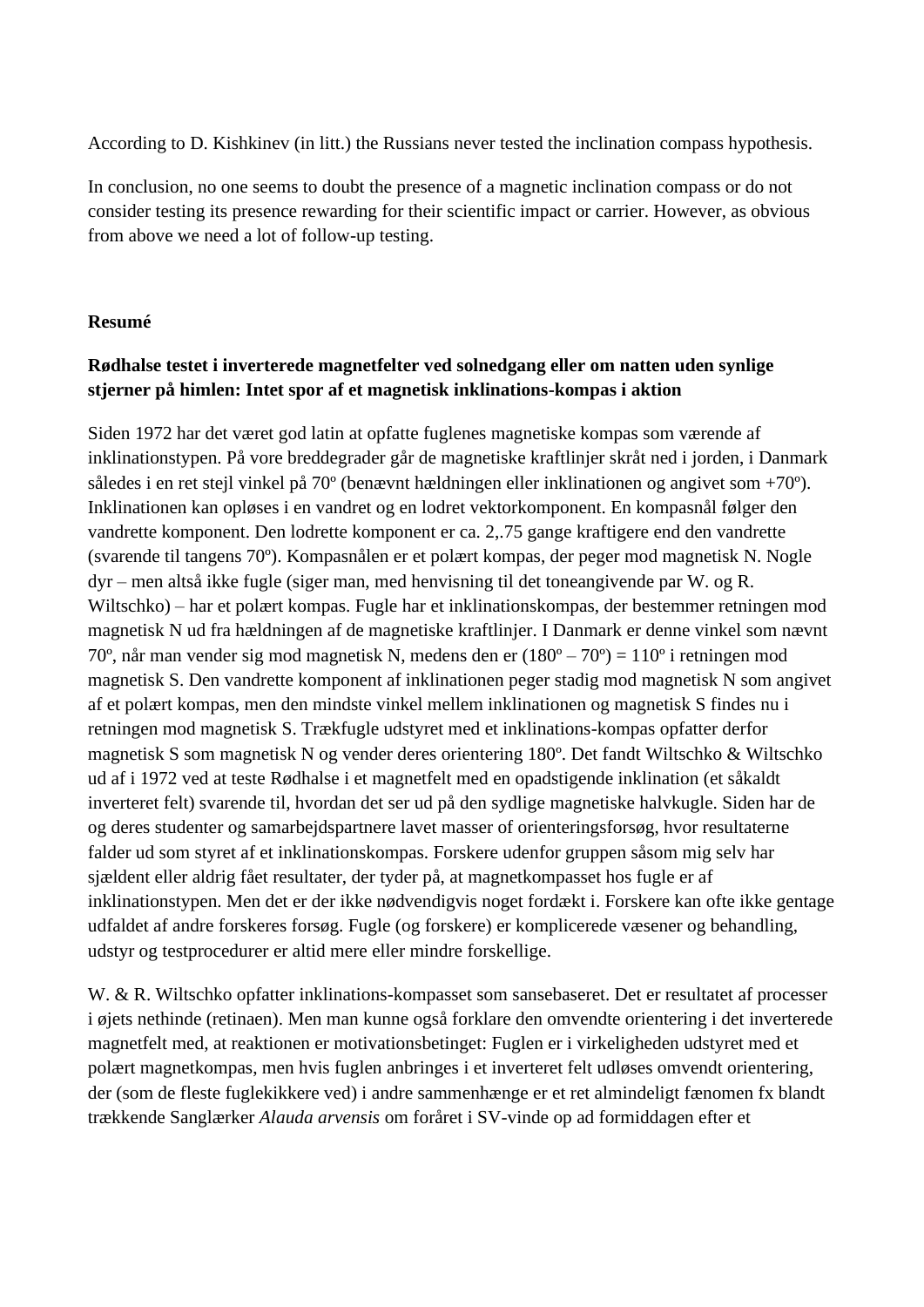forudgående normaltræk mod NØ i morgentimerne (det kan også kaldes modvindstræk, men omvendt træk og modvindstræk er to sider af samme sag).

For nu at resumere: Den omvendte orientering i et inverteret magnetfelt kan være betinget af 1) sansemåden eller 2) sansemåde + motivation. Dette er aldrig faldet W. & R. Wiltschko eller andre ind. Jeg har tænkt i de baner helt tilbage til i 1990erne. Jeg har også iblandt skrevet det, men som flere andre af mine ideer og hypoteser, har de ikke spiret i den stenede jord.

Tilbage i 2002 publicerede jeg og tre andre danskere en artikel i tidsskriftet Italian Journal of Zoology, hvor vi omtalte fire grupper af forsøg, hvor vi testede inklinationskompas-hypotesen. Forsøgene faldt alle negativt ud. Der var intet, der tydede på et inklinationskompas, men i princippet kunne orienteringen godt have været styret af et polært kompas. Denne ikkeparadigmebekræftende artikel er formentlig en af de mindst citerede artikler i orienteringslitteraturen. I en del af ovennævnte forsøg havde fuglene stjernehimlen til rådighed for deres orientering, så i de tilfælde var inklinationskompasset måske undertrykt af stjernekompasset. I en del år lod jeg det være ved det, men i efteråret 2013 gik jeg i gang igen og lavede orienteringsforsøg med Rødhalse på Christiansø i inverterede magnetfelter under en kunstig, overskyet himmel (tragtene dækket med lysgennemskinnelig men ikke gennemsigtig plastik). I en første periode i september blev fuglene testet omkring solnedgang. I en senere periode i slut september og oktober blev de testet om natten mindst to timer efter solnedgang og uden spor af solnedgangen. Fuglene kunne altså ikke se stjernehimlen om natten, men givetvis retningen mod solnedgangen i solnedgangsforsøgene. Solnedgangen formenes at være et brugbart kompas for træk-orienteringen, dog ikke som retningen mod solnedgangen i sig selv, men i forhold til den 'regnbue' af polariseret lys, der strækker sig hen over himlen gennem zenit vinkelret på solnedgangen. Denne bue kan de dog efter alle solemærker at dømme ikke se gennem det uigennemsigtige plastikdække. På den anden side kunne den kraftigere lysintensitet i retning af solnedgangen i solnedgangsforsøgene måske tjene som udgangspunkt for en lystiltrukket reaktion. Men i natforsøgene er ethvert spor af solnedgangen væk, og det eneste trækorienteringskompas, fuglene havde til rådighed, var magnetkompasset enten det nu var et inklinations- eller et polært kompas. Resultaterne er vist på figurerne. I solnedgangs-forsøgene er der klare spor af en lystiltrækning, der må antages at være trækorienteringen uvedkommende. Sådanne reaktioner er meget normale i solnedgangsforsøg, hvad der forties bravt af de fleste forskere. Der er meget lidt, der tyder på et inklinationskompas i aktion. I så fald burde fuglene testet i de inverterede felter have haft en dominerende eller sekundær ØNØ-top. De er dog mere spredte i orienteringen end kontrollerne, og det kan tydes, som at nogle af dem prøver at bruge et inklinationskompas, der så stort set overrules af lystiltrækningen. I natforsøgene er der intet spor af et inklinationskompas, men både kontroller og forsøgsfugle er stort set orienterede i normaltrækretningen. Den nærliggende konklusion er således, at de bruger et polært magnetkompas.

Det var så (stort set) slutbemærkningen: Trækfuglene (i hvert fald i mine forsøg her) bruger 1) et polært magnetisk kompas, eller 2) noget helt tredje (den anden mulige kompas-type baseret på soleller stjernehimlen var ikke til stede i natforsøgene to timer efter solnedgang). Dette tredje kunne være en form for inerti-orientering (Barlow 1964). Den fjerde mulighed (tiltrækning eller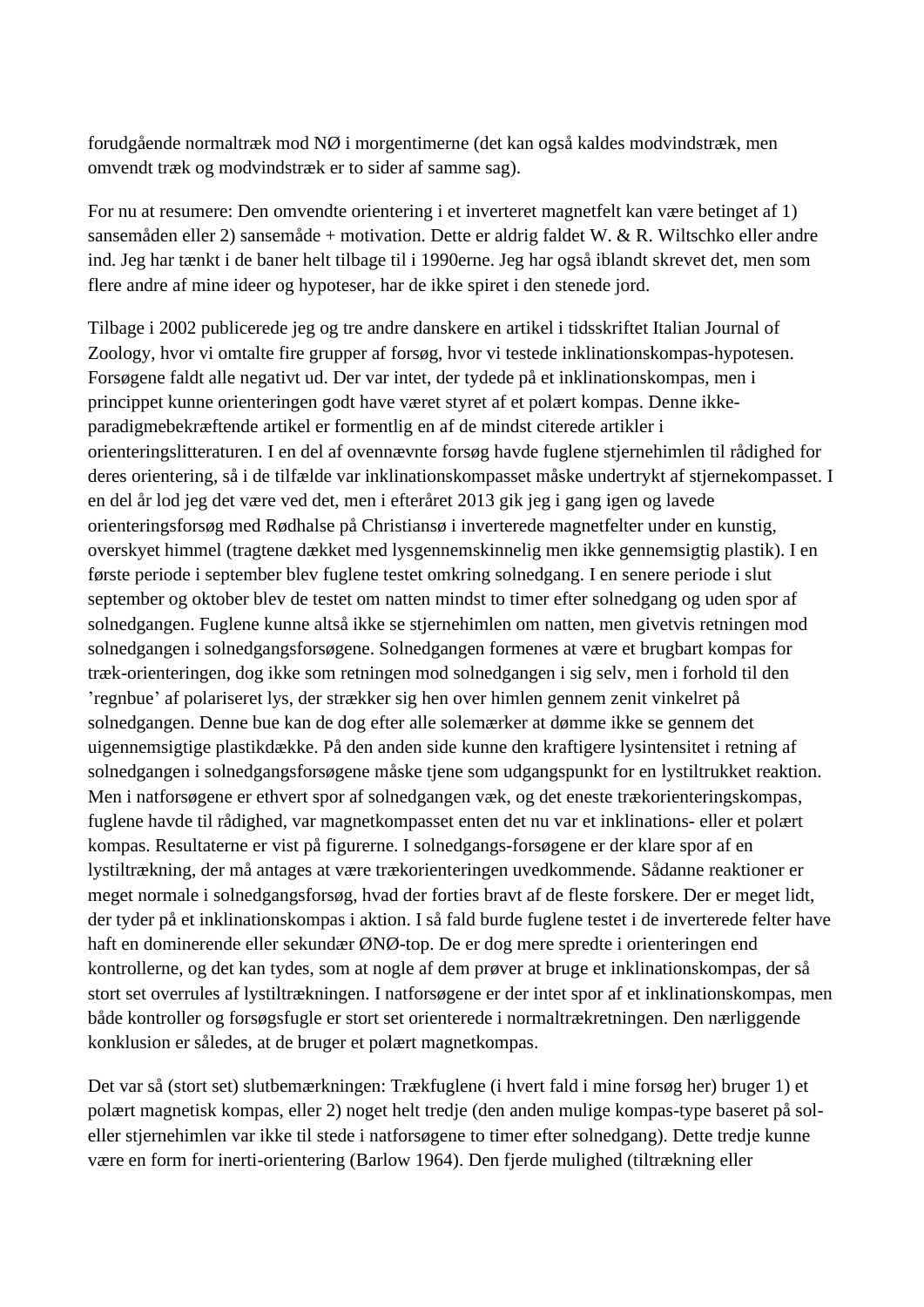frastødning af ikke-trækorienteret natur (lyde, hældninger, synsindtryk o.a.)), mener jeg at kunne udelukke.

#### **References**

Barlow, J.S. 1964: Inertial navigation as a basis for animal navigation. – J. Theor. Biol. 6: 76-117. Batschelet, E. 1981: Circular statistics in biology. – Academic Press, New York.

- Beason, R.C. 1986: Magnetic orientation and magnetically sensitive material in migratory birds. Pp. 167-171 in: G. Maret, J. Kiepenheuer & N. Bocarra (eds): Biophysiological effects of steady magnetic fields. – Springer, Berlin.
- Beason, R.C. 1992: You can get from there to here: Responses to simulated equator crossings by the Bobolink (*Dolichonyx oryzivorus*). – Ethology 91: 75-80.
- Engels, S., C.M. Hein, N. Lefeldt, H. Prior & H. Mouritsen 2012: Night-migratory songbirds possess a magnetic compass in both eyes. – PLOS ONE 7, issue 9: 1-8.
- Holland, R.A. 2014: True navigation in birds: from quantum physics to global migration. J. Zool. 293: 1-15.
- Rabøl, J. 1979: Magnetic orientation in night migrating Passerines. Ornis Scand. 10: 69-75.
- Rabøl, J. 1993: The orientation system of long-distance passerine migrants displaced in autumn from Denmark to Kenya. – Ornis Scand. 24: 183-196.
- Rabøl, J. 2010: Orientation by passerine birds under conflicting magnetic and stellar conditions: no calibration in relation to the magnetic field. – Dansk Orn. Foren. Tidsskr. 104: 85-102.
- Rabøl, J. 2014: Do migrant European chats and warblers use magnetic gradient navigation? Dansk Orn. Foren. Tidsskr. 108: 232-250.
- Rabøl, J. 2019: Dominance and calibration of magnetic, sunset and stellar compasses in cue conflict experiments with night-migrating Passerines, Christiansø, – Dansk Orn. Foren. Tidsskr. 113: 23-35
- Rabøl, J., S. Hansen, L. Bardtrum & K. Thorup 2002: Orientation of night-migrating passerines kept and tested in an inverted magnetic field. – Ital. J. Zool. 69: 313-320.
- Schwarze, S., F. Steenken, N. Thiele, D. Kobylkov … & H. Mouritsen 2016: Migratory Blackcaps can use their magnetic compass at 5 degrees inclination, but are completely random at 0 degrees inclination. – Sci. Rep. **6**, 33805; doi: 10.1038/srep33805 (2016).
- Wallcott, C. & R.P. Green 1974: Orientation of homing pigeons altered by change in the direction of an applied magnetic field. – Science 184: 180-182.
- Wiltschko, W. 1968: Über den Einfluss Statischer Magnetfelder auf die Orientierung der Rotkelchen *(Erithacus rubecula)*. – Z. Tierpsychol. 25: 537-558.
- Wiltschko, W. & R. Wiltschko 1972: Magnetic compass of European Robins. Science 176: 62-64.
- Wiltschko, W. & R. Wiltschko 1992: Migratory orientation: magnetic compass orientation of garden warblers *(Sylvia borin)* after simulated crossing of the magnetic equator. – Ethology 91: 70-79.
- Wiltschko, R. & W. Wiltschko 1995: Magnetic orientation in animals. Springer Verlag, Berlin Heidelberg New York.
- Wiltschko, W. & R. Wiltschko 2002: Light-dependent magnetoreception in birds: the behavior of Europ ean robins, *Erithacus rubecula*, under monochromatic light of various wavelengths and intensities. – J. Exp. Biol. 204: 3295-3302.
- Wiltschko, R. & W. Wiltschko 2017: Considerations on the role of olfactory input in avian navigation. – J. Exp. Biol. 220: 4347-4350.